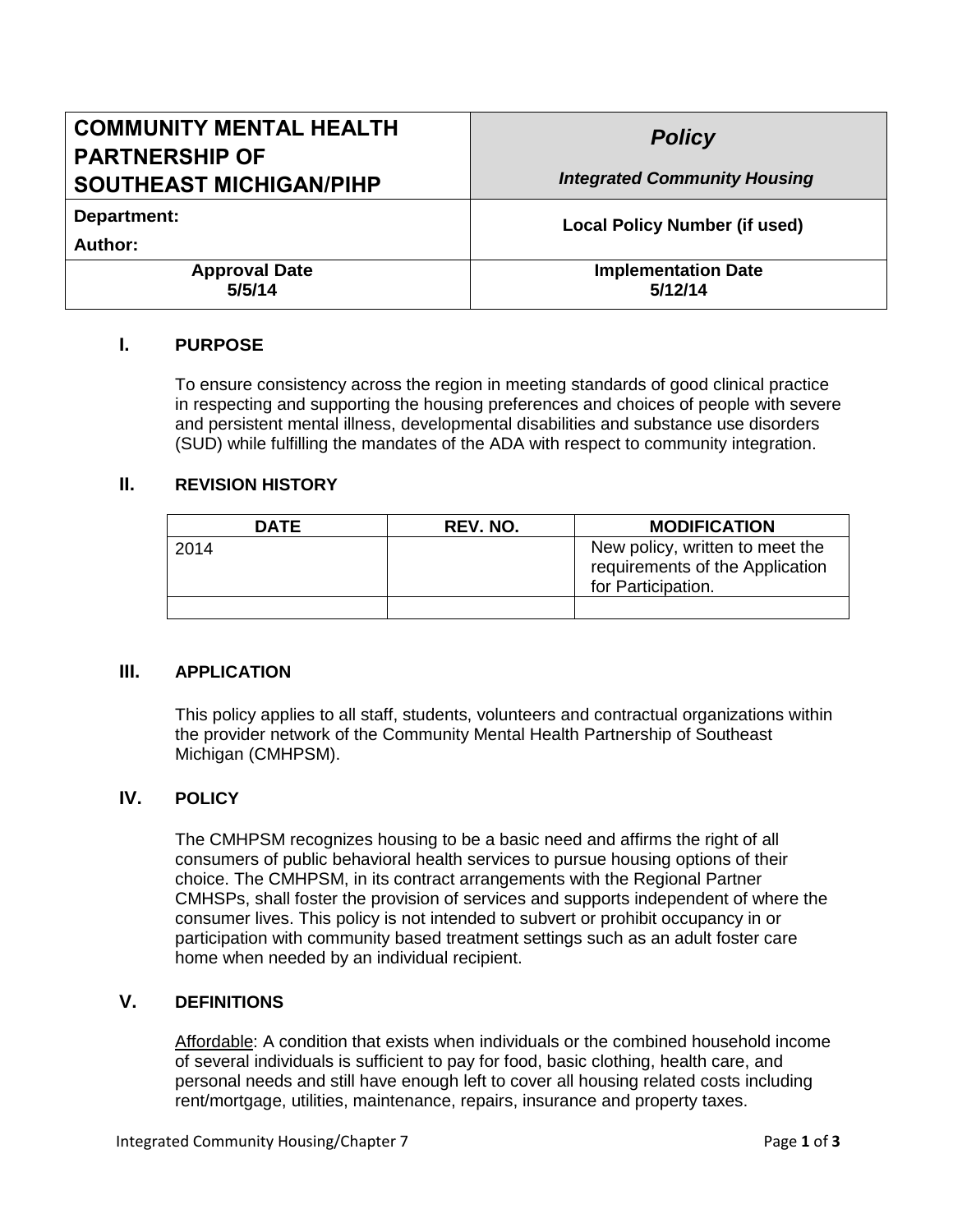Habitable and Safe: Housing standards established in each community that define and require basic conditions for tenant/resident health, security and safety.

Housing: Dwellings that are typical of those sought out and occupied by members of a community. The choices a consumer makes in meeting his or her housing needs are not to be linked in any way to any specific program or support service needs he or she may have.

Community Mental Health Partnership Of Southeast Michigan (CMHPSM): The Regional Entity that serves as the PIHP for Lenawee, Livingston, Monroe and Washtenaw for mental health, developmental disabilities, and substance use disorder services.

Community Mental Health Services Program (CMHSP): A program operated under chapter 2 of the Mental Health Code as a county community mental health agency, a community mental health authority, or a community mental health organization.

Regional Entity: The entity established under section 204b of the Michigan Mental Health Code to provide specialty services and supports.

# **VI. STANDARDS**

- A. Using Person Centered Planning processes, staff of the CMHSP shall educate consumers about housing options and supports available, and shall assist consumers in locating habitable, safe and affordable housing. The Person Centered Planning process shall provide for ongoing assessment of the consumer's housing needs.
- B. The process of locating suitable housing shall be directed by the consumer's interests, involvement, and informed choice. The process shall be sensitive to the consumer's cultural and ethnic preferences and give consideration to them.
- C. Housing choices shall encourage and support the consumer's self-sufficiency. Staff shall provide assistance to consumers in coordinating available resources to meet their basic needs. CMHSPs may give consideration to the use of housing subsidies when consumers have a need for housing that cannot be met by the other resources which are available to them.
- D. Supported housing units must blend into the community. Supported housing units are to be scattered throughout a building, a complex, or the community in order to achieve community integration when possible. Use of self-contained campuses or otherwise segregated buildings as service sites is not the preferred mode.
- E. The CMHPSM shall promote and support home ownership, individual choice and autonomy. The number of people who live together in supported housing shall not exceed the community's norms for comparable living settings.
- F. Housing arranged or subsidized by the CMHSPs shall be accessible to the